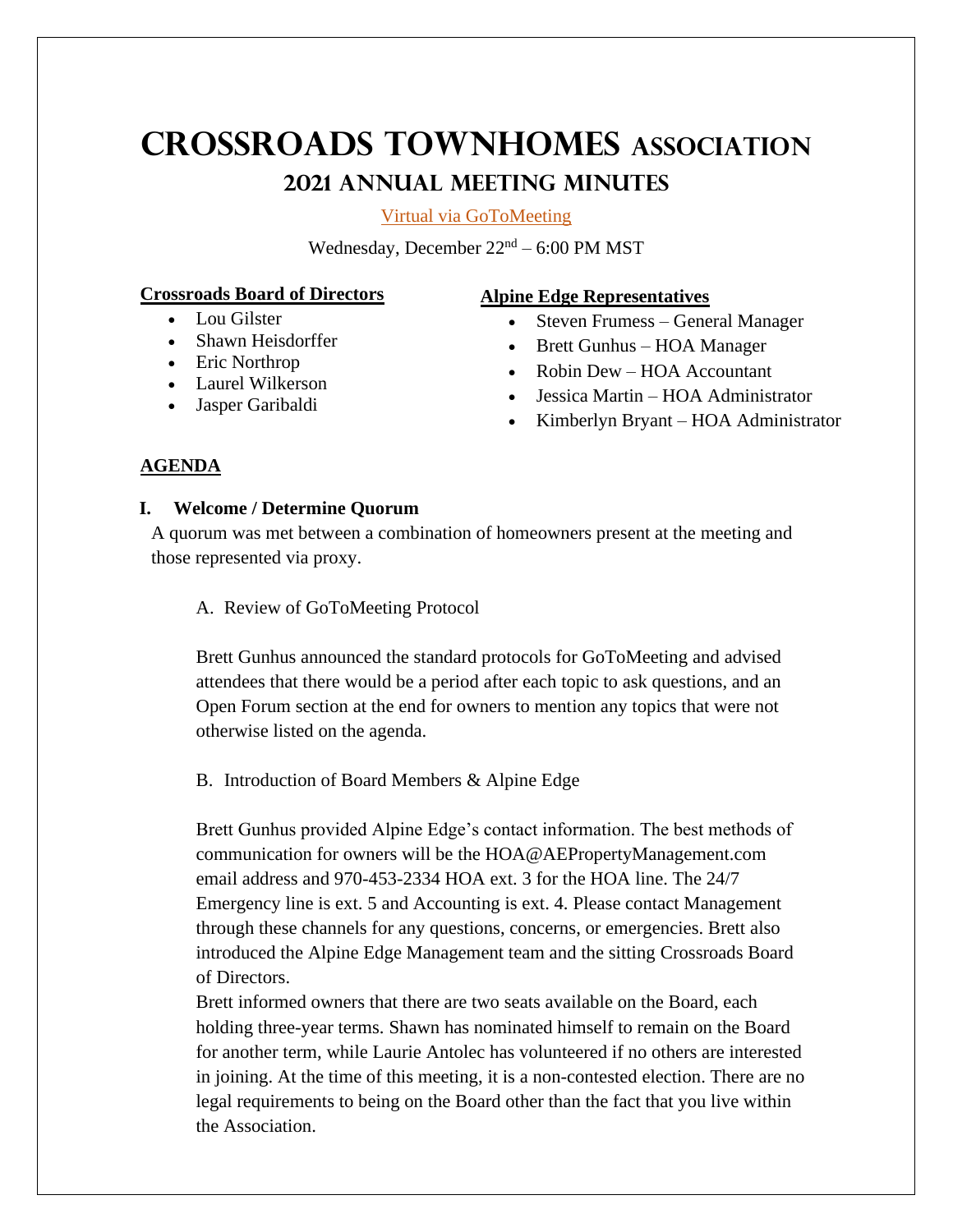Eric Northrop addressed owners and thanked them for allowing him to serve on the Board. He reminded anyone interested in joining the Board that it is a commitment and takes time and energy.

It was suggested that owners that live in the "circle" join the Board so there is an accurate representation for that side of the Association.

#### **II. Review and Approval of 2020 Annual Meeting Minutes**

Brett informed owners that the 2020 Annual Meeting Minutes were provided via email and can also be found on the Association's website. No changes or modifications were suggested by the owners. There was a motion to ratify the budget by Laurel Wilkerson and seconded by Dustin Young. All in favor. None opposed.

## **III. Review of Web Election Process**

## **IV. Policy Review**

### A. Snow Removal

Steven informed owners that the Association is contracted with RKR for plowing and AAA for snow shoveling. They are contracted to remove snow from the driveways in Phase 1 (line homes), sidewalks, concrete walkways. Plowing will be roadways and alleyways. This winter has been mild so far but if there are times that there is a heavy accumulation of snow, the contractors will be out there to work as quickly as possible.

It is not ideal to use two companies for snow removal servicing and AE will work with the Board to rectify this in the future. It is more economic and efficient to have one company doing both services. AE has built a good relationship with Bobby Cat, which services many HOAs in the area. Last year, shoveling was not budgeted for so owners will see that addition in the budget for next year.

#### B. Trash

Trash pickups occur twice a week on Monday and Thursday. The BOD has brought to management's attention that there are serious issues regarding trash, mostly due to poaching. This issue stems from not having an enclosure for the trash. Building trash enclosures are expensive so the BOD wants to start with the least invasive option which is putting up a fake camera. This camera would not be recording; however, would look as if it were due to having a blinking red light. Signs have also been placed around the trash area warning those of the cameras. Steven asked the owners for any suggestions on how to remedy this issue. Lou Gilster mentioned that if there is any trash outside and the driver has to get out of the truck to pick it up, it is a \$125 fee. Brett said he was aware that Lou has helped pick up trash to avoid that fee. Nothing can be done about the fee if the Association receives one even though the Association is doing everything it can to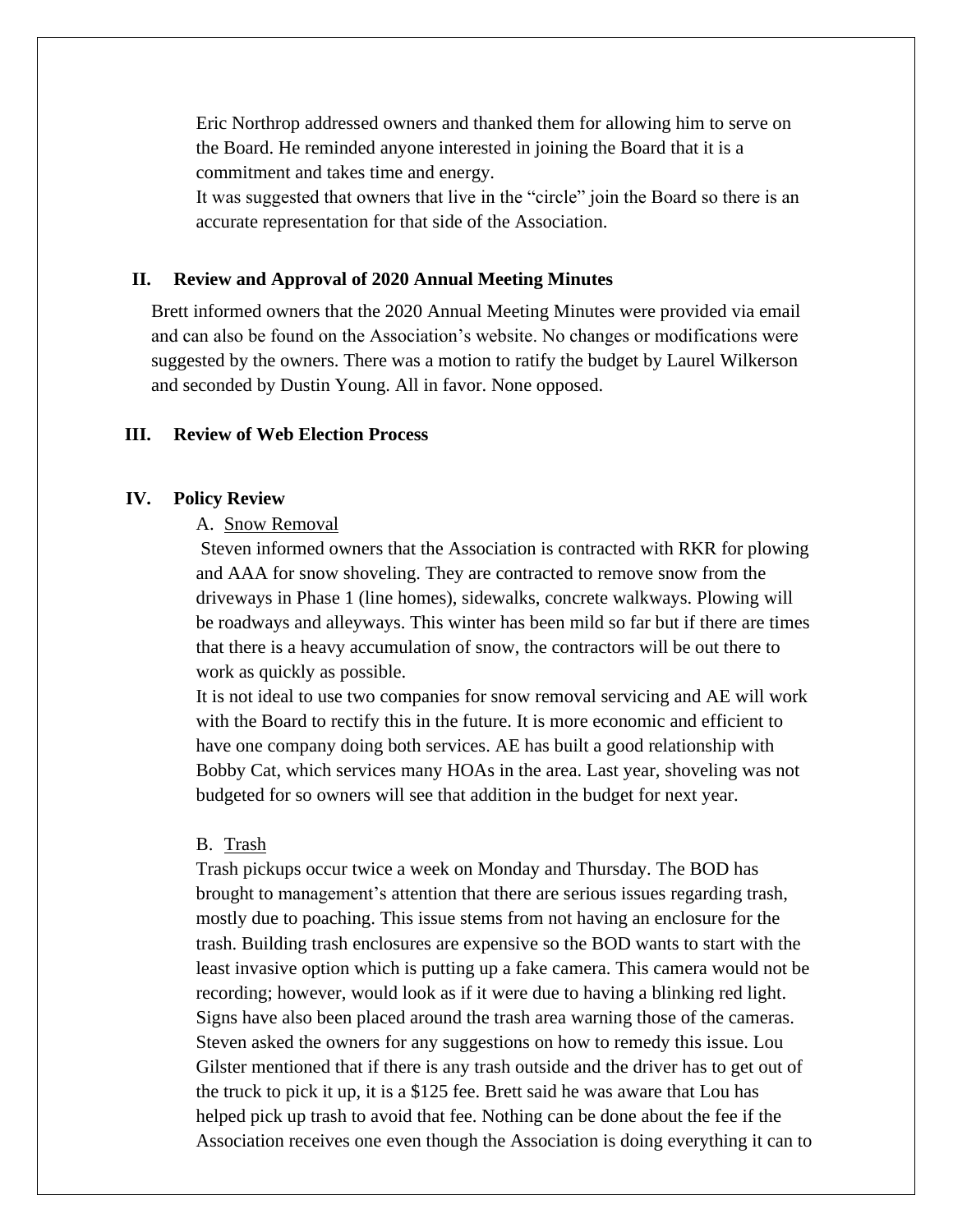mitigate it. AE and the Board are extremely sensitive to that, and it is budgeted for every year.

Laurel informed AE that she noticed the flashing light in the fake cameras located over her unit is out. On two separate occasions, she has also noticed people from the commercial side coming over to throw their trash away. She asked AE to remind those businesses as to where their designated trash area is. Laurel addressed owners telling them they have to self-police the area and to not be afraid to ask people who they are. Laurel would also like to remind owners to please recycle.

Shawn thought that the excess trash is coming from the neighborhood near Walmart and believed that STR's are not informing their tenants of their designated trash areas.

Trish Gilster stated that building an enclosure will only prompt people to leave trash outside. Steven informed everyone that the enclosure would be approximately \$30-40K. There is not enough money in the budget to construct a trash enclosure with all the other projects happening currently.

Brett reminded owners of an idea brought up at last year's Annual Meeting about adding a gate; however, the installation would be a big expense. He also believes the operational expense would be hefty. The steps the Association has taken have already made a big improvement. Owners are advised to reach out to AE if there are any other concerns about trash.

## C. Collections

This is referring to the collections of assessments and dues. Steven gave kudos to everyone for getting payments in before the  $10<sup>th</sup>$  of every month. Robin does a fantastic job of communicating with everyone and owners are prompt with their payments. He also reminded owners that any payments made after the 15<sup>th</sup> of the month are subject to a \$50 fine.

### D. Updates to Rules & Regulations

Just a reminder of what the policies are in the Association. Lou Gilster put in a lot of work to review and revise some of the rules in place. The new policy may look like it has a lot of changes but there are not that many. The new rules were sent out to owners on the day of this meeting. Owners must comply with new rules starting Monday, December 27<sup>th</sup>.

i. Parking – The previous property management company issued stickers to owners in "the circle" homes to indicate residency. AE has distributed new placards via USPS so owners can throw away any old parking stickers they may have. These new parking placards can be transferred between vehicles, which will be convenient for STRs. Owners were warned that AE will have to be more aggressive with towing vehicles in violation. If there are any violations, AE will have to render a fine to the homeowners regardless of whether the vehicle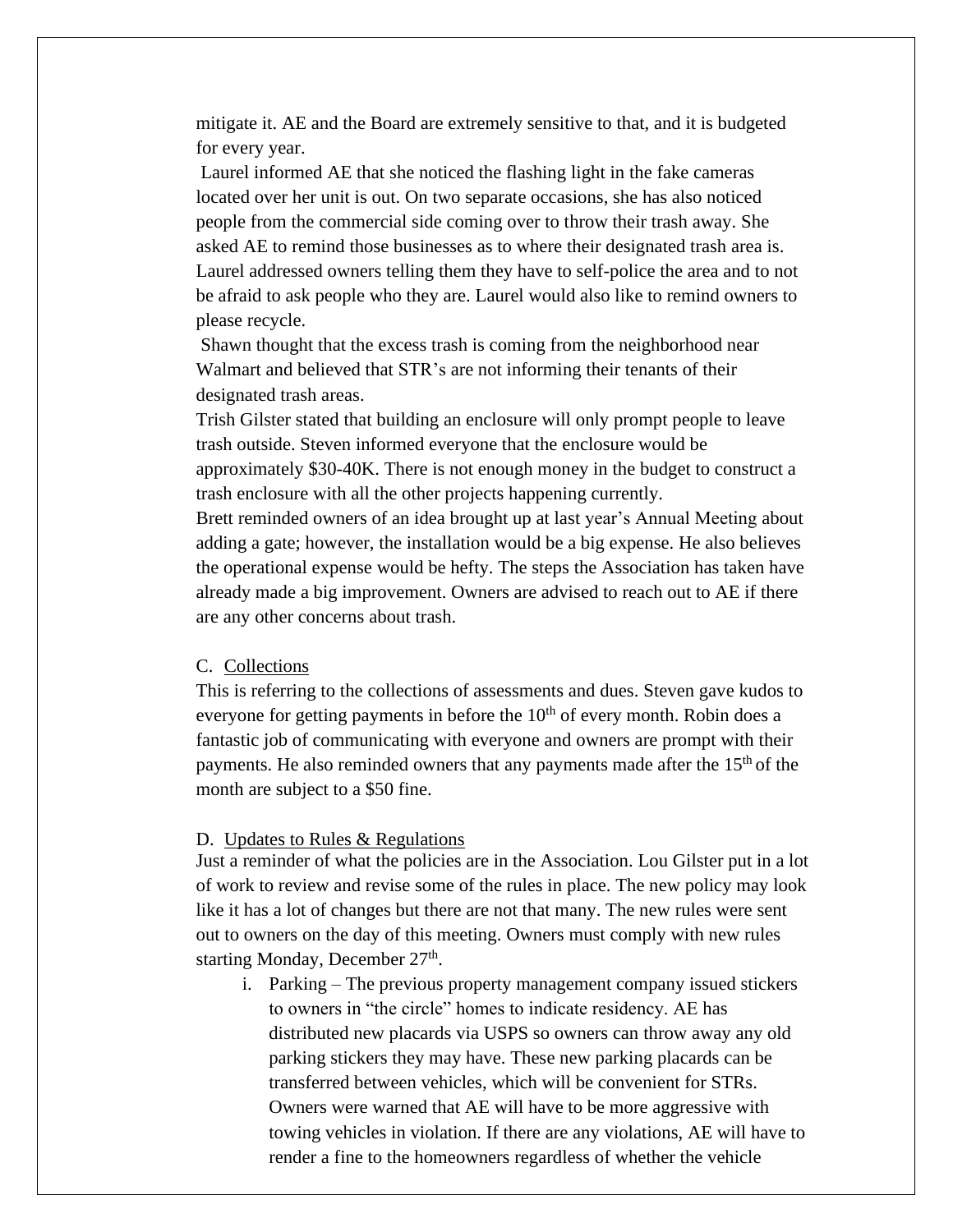belongs to the owner, renter, or guest. Owners were advised to please inform renters (STR or LTR) of this new information. Each placard has a number and is assigned to a specific owner(s). AE will be reaching out directly to the owner of the placard for any parking violations. Eric reminded owners that there is not enough excess parking, so the Association must do everything possible to use designated garages and create spaces for those who need them. There is only one vehicle per residence permitted to be parked outside. Laurel mentioned that any owners renting out their homes to others need to be aware due to violations being consistent with renters. It is a good idea to send the rules and regulations to rental management at least once a year, so they are updated and informed.

Susan noticed there are new signs right by the circle area warning owners to move their cars within a certain time frame for snow removal or those vehicles will be towed. Steven informed the owners that AE did not put any signs up so it will have to be investigated but they may have been placed in the area by RKR without permission. The signs could also be from the Master Association; however, they should have made AE aware before doing so.

- ii. Nuisance Policy A nuisance applies to any sounds, smells, or anything intrusive to the senses. STR/LTRs may not be as considerate of these new rules as owners would be. AE is ready to apply fines to anyone that has behavior that is not in compliance with the rules of the Association. Send details and/or pictures to the AE HOA email. This is the best point of contact for Alpine Edge. If the concern is urgent, owners are encouraged to use the AE emergency line (ext. 5) as well as reach out to the non-emergency dispatch line for Frisco. It is recommended to reach out to the non-emergency line for concerns with noise, parking, or trash so that it is documented. Owners can also contact AE through the HOA line on ext. 3.
- iii. Exterior Modifications This does not come up often but if any owners are interested in making modifications to their homes (for example, adding a hot tub), reach out to AE. Any modifications to homes require approval from the Board. AE and the Board want to make sure the aesthetics of the Association are nice and uniform and require that the right permits are pulled, a professional contractor is retained, and a structural report from an engineer is obtained. If an owner wants to add a hot tub on their deck, there are no issues with decks supporting one but will need reassurance from an engineer saying it will hold up. The weight of hot tubs on the deck can cause damage to the structure of the deck. Getting exterior modification approval is a process but the BOD is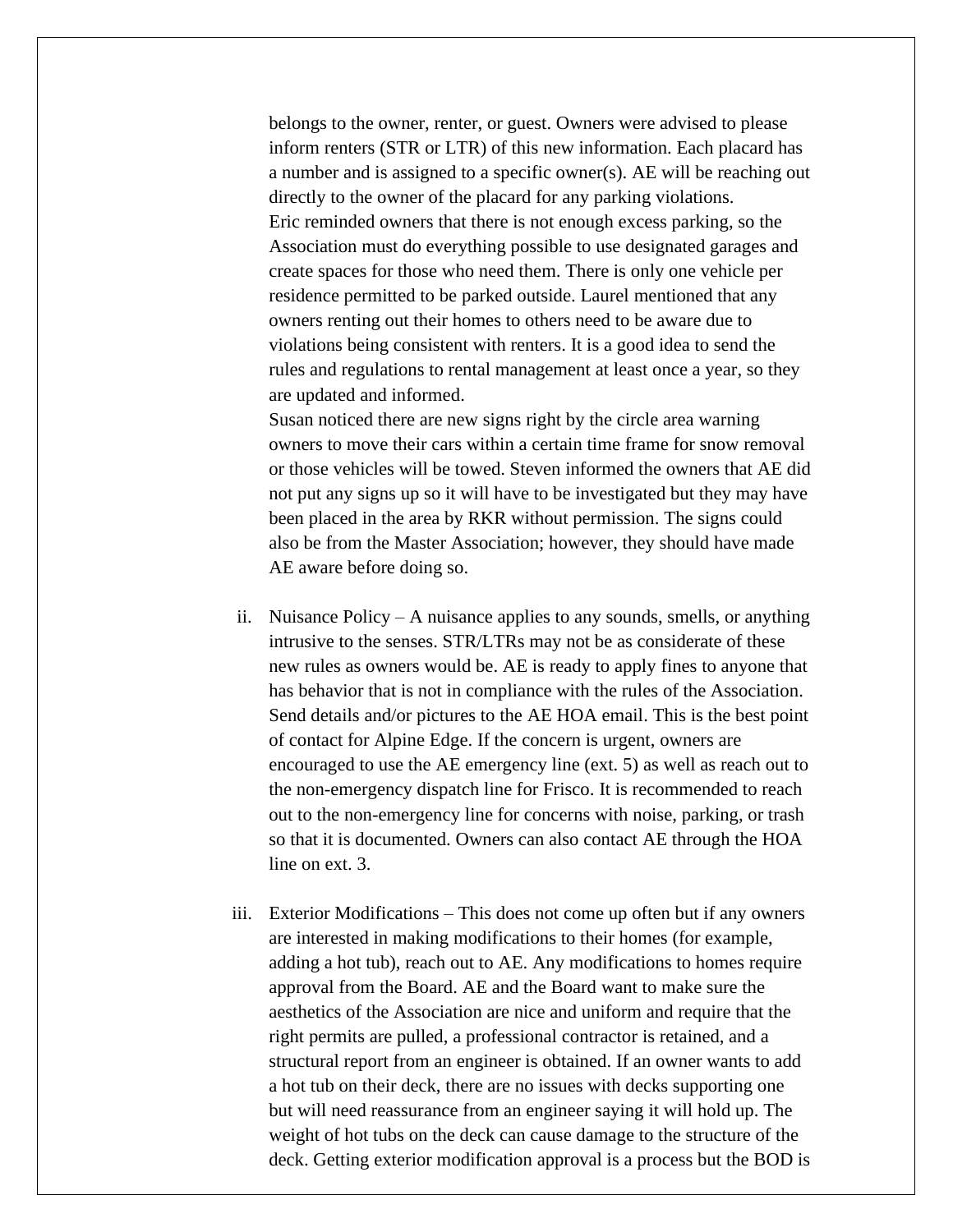on top of it. Lou informed owners that the HOA oversees exterior modifications having to do with siding and exterior. He also questioned if an owner adds a satellite dish to their unit and there is damage, who is responsible? The BOD is concerned with this uncertainty, so Lou added text into and updated the exterior modification section of the Crossroads Rules and Regulations.

- iv. Penalty Schedule This is a reminder to owners of the penalty schedule for any violations in the Association.
	- First Violation  $=$  Warning.
	- Second Violation  $= $100$  fee.
	- Third Violation  $= $200$  fee.
	- Fourth Violation  $= $300$  fee.
	- Fifth Violation  $= $500$  fee.

This is not a money-making scheme for AE, it's just a way to ensure that everyone is staying in compliance with the rules of the Association. This is also to make sure rental companies know there are consequences to renters being non-compliant.

#### **V. New Business**

A. General Maintenance Through 2021- The Phase II section of the Association has low-bearing, structural entry posts that had many issues including splinters and the posts coming off the concrete. These posts were repainted and replaced where needed, and AE is confident they will hold up for a long time. AE also addressed the replacement of joists under the decks in Phase II. There were some issues regarding rotted boards that required additional structural support. This replacement happened at the majority of properties. The back siding was nailed back in and replaced in certain areas with rot. The repainting of the outside of homes is set to happen soon and is a large scope of the exterior maintenance project.

In Phase 1, AE repainted the trim pieces over all of the garages. It was relatively inexpensive to sand and stain all of the trim. AE will have to keep an eye on the trim year to year due to snow and ice. The railings on balcony decks were also sanded and stained. Railings were replaced entirely at two homes. Two properties in Phase I contacted AE with leaking and flashing issues. A roofer came out and took care of both properties and the owners have not reported any leaks since. Any owners having moisture issues, not as the result of an interior pipe, please reach out to AE right away. AE will send someone out to investigate the source of the leak. If it is determined to be an interior problem, AE will put you in touch with local contractors to remedy the issue. Last year, the previous management completed roof shoveling in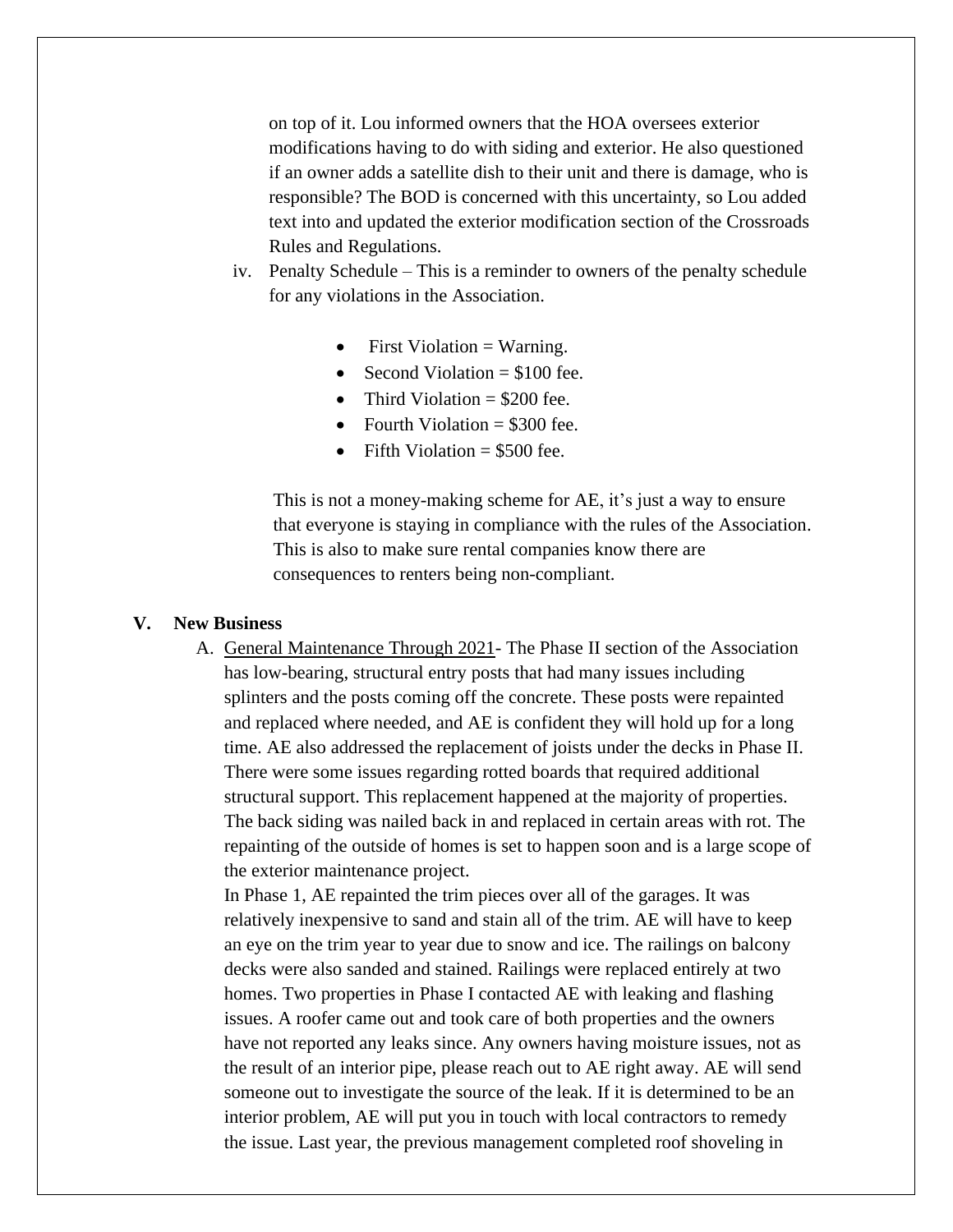Phase I and AE came in to repair any damages caused. There have been no reported leaks since. Preventative maintenance will occur regularly to make sure this holds up. There have been heat-tape issues in some of the valleys in Phase II so AE will keep an eye out this year and add heat tape for next year if needed.

i. Landscaping – Sunrise landscaping has been servicing the Association and AE has noticed a major improvement. The grass is greener, there are fewer weeds, and the areas with spruces were pruned. They did a great job on the eradication of broadleaf weeds. AE is confident in how it has turned out. Kathi Thomson told AE that most of the lawn care maintenance applied to Phase I and that the front of all the units in the cul-de-sac have gone downhill. She mentioned that she has brought this up in the past and wanted to know what plans are to fix this. Steven informed owners that when AE took over as the property manager, there was no grass there but there can be a discussion on improving what is there. It would be a big project and the BOD would have to decide as to whether they want to take it on with all other CAPEX projects. The Board will have to prioritize what is a necessity. Trish agreed to do something about it but not until there is funding for it. She added that Phase II had been seriously neglected in the front yards and that they need some love, but the Association does not have money at this time. Kimberlee said that there is scorched earth there right now. Kathi suggested that owners oversee their own individual yards and Kimberlee agreed that would be a good idea. Steven agreed that Phase II had been neglected and said a plan needs to be set in place, but the plan needs to hold up the aesthetic of the Association.

AE can come in and install native grass, which is relatively inexpensive, but it seems that owners want zero-scaping. Jasper said the last time the BOD looked at this idea seriously was a few years back and it was decided as a Board that the homeowners can do their own thing. Kathi did not recall this taking place but wanted to discuss it in the next BOD meeting; however, reiterated that it does not make sense to produce a plan if there is no money to execute it. The Board would need consensus from everyone that lives in the circle to move forward. There was a brief discussion about the feeling of inequality in money spent between the two phases. Jason Berman said that in Phase I, there were trees that needed to be removed due to structural issues but that was not allocated as a landscaping thing. Kathi suggested that the full-time owners in "the circle" get together to see what type of landscaping they would like to see there. Zero-scaping requires a concept to form a committee for. Bonnie, Jordan, Trish, and the Youngs volunteered.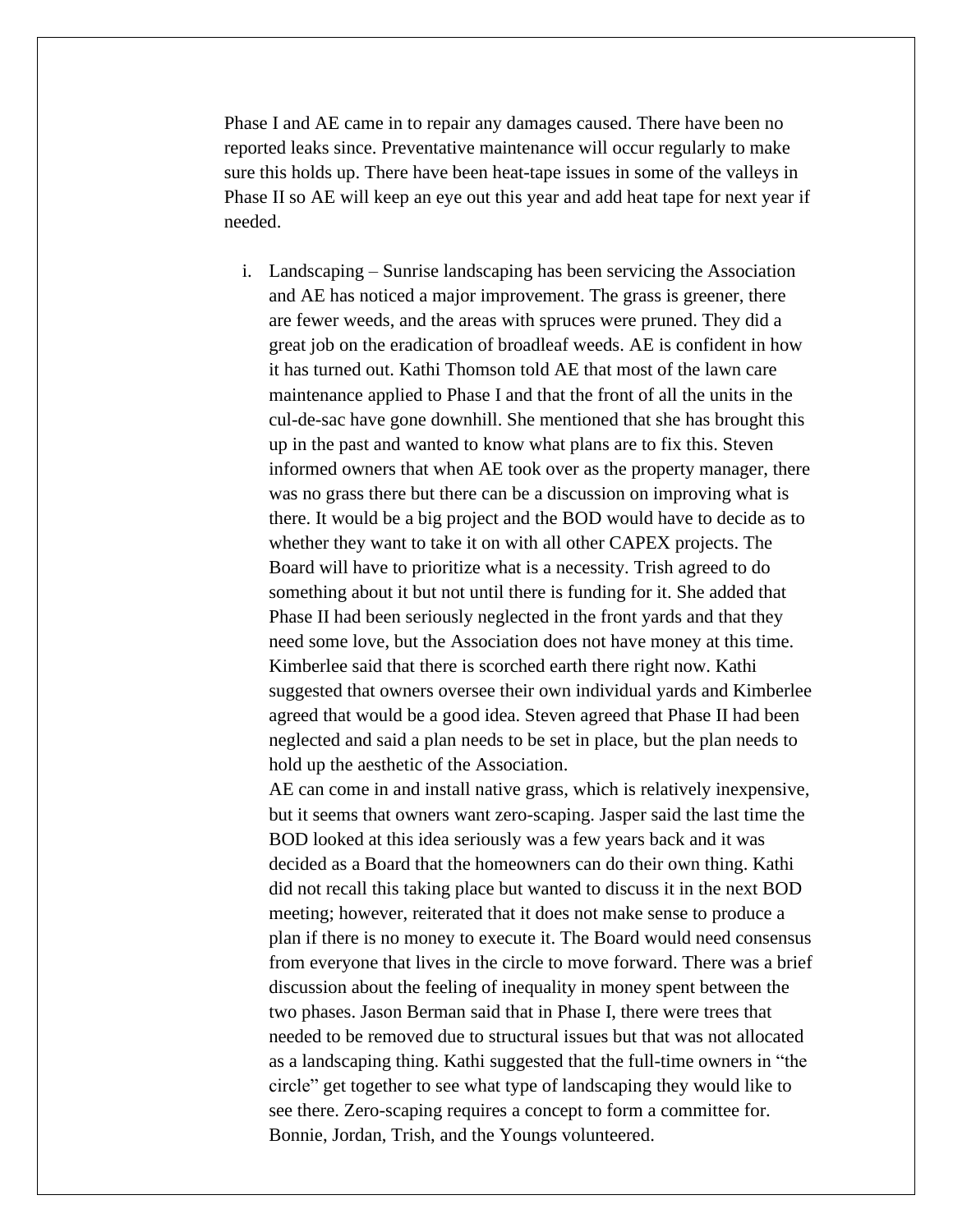ii. Siding, Deck Repair, Roofing

Kimberlee Young mentioned bird control and that there are no longer birds in the Phase II section of the Association. The pigeons tend to be attracted to the units in Phase II and leave droppings everywhere. AE did an excellent job getting rid of them.

Susan got an email stating AE was looking at the bird situation. She was out of town at the time but has not noticed a difference and still has a bird problem at her house. Brett requested that she send photos to AE, and it will be taken care of. Brett asked if any other owners have issues to let AE know. Brett added that he will bring this issue up at the BOD meeting and reminded owners that all meetings are public and open to all who would like to attend. Owners are welcome to send thoughts to AE now to be brought up at the meeting. Kathi mentioned that it is a promising idea to pose to the Board, but cul-de-sac owners should join also. The annual spring walkthrough is a good chance for owners to be involved and point out anything that needs to be repaired. If the circle owner comes to a consensus, Steven will get a bid and the Association can use reserve funds. Laurel suggested plants that do not require much watering. The Association will put a committee together so when summer comes around, they are on the ball.

B. Upcoming Capital Improvements – The CAPEX projects revolve around asphalt and resurfacing asphalt in an alleyway which requires a 2-inch overlay. This project can be priced anywhere from \$40-50K as asphalt prices have increased significantly but AE is looking to split this cost with the neighboring condo association. The Board is also looking to repainting all of the buildings; however, there is only enough money in the reserve fund for one project at this time.

The Association will have a large spend whether asphalt or painting is completed. There is always the option to raise dues or push off projects of special assessments. The Board must figure out what is the number one priority for the Association. Susan asked how often the painting of the exteriors needs to happen and was informed by Steven that it needs to be redone every five years. There is likely another year or two to go before it needs to be redone but can be touched up in places that require it. Kimberlee informed AE that she has rotting siding over the roof of the deck and the bathroom window. Brett was aware and said AE is actively working on this. AE will be completing a walk-through and will need to get approval from the BOD, but this is on the shortlist to repair. Lou told AE that he has roofing concerns and gave the opinion that the building exteriors are more important than landscaping. Lou said there was a discussion about delaying the repainting of the buildings, but owners need to look at their units to see what areas need a touch-up now. This needs to happen especially in the "circle" homes due to a lot of weather exposure. The Board is looking for feedback on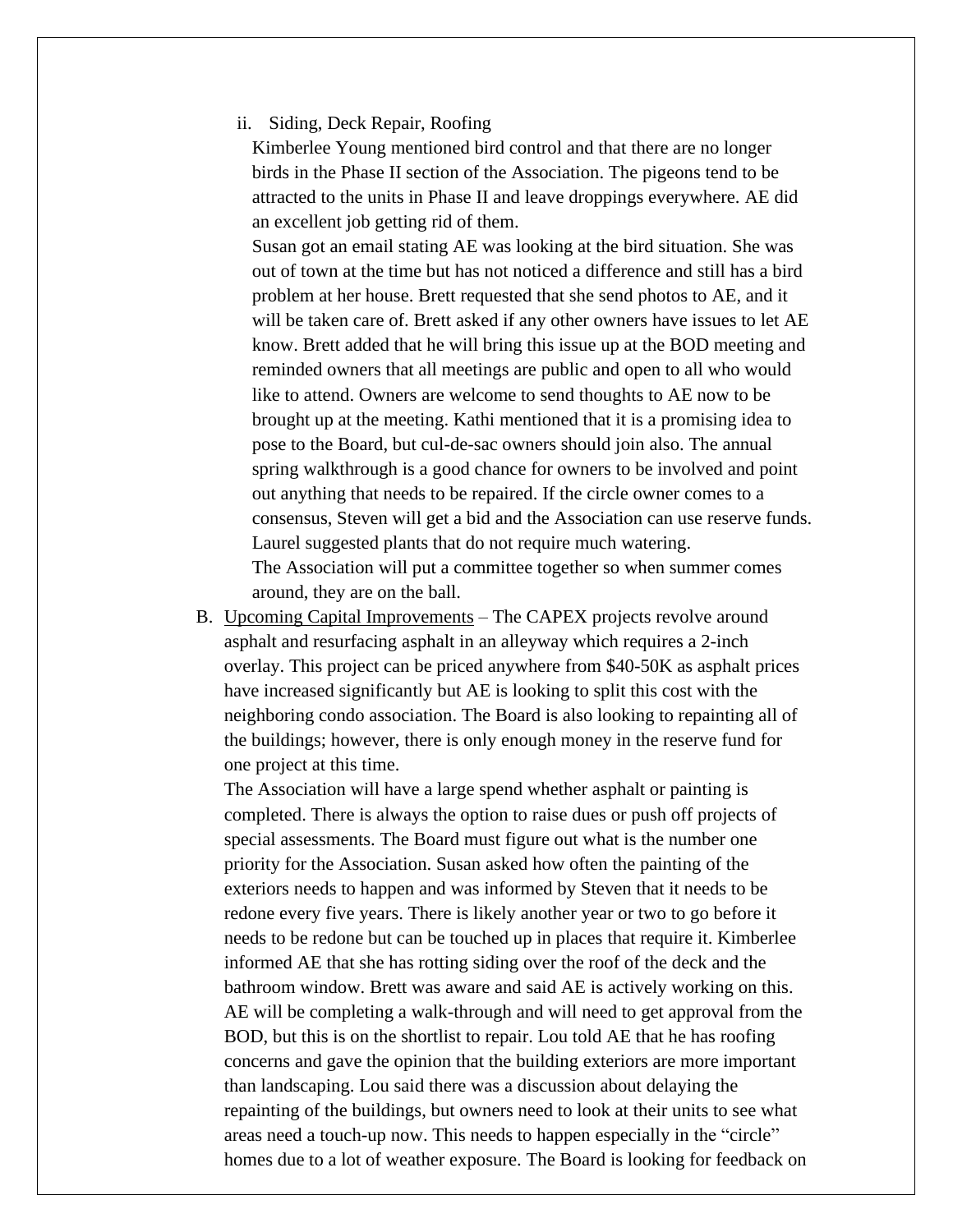all areas that look bad. Lou felt that when the previous painting was done, adequate preparation of the wood was not done correctly so it did not hold up and looks bad now.

### **VI. Financials**

Lou addressed owners and informed them that last year the Association paid off a large loan. The Board did not want to increase dues but when the current contracts (Comcast, snow removal, etc.) were examined, it was found that the contracts make up 71% of the budget. This means there is not a whole lot of room to play around with the money the Association has.

A. Review FY2021 Financials – There were a few overages in the budget, aside from shoveling due to not being budgeted for. Shoveling has been budgeted for in 2022. Fuel costs are higher than ever so trash services increased for this Association. AE recommended that dues continue to be increased to meet the reserve expenditures that we have touched on. The more the dues are raised, the less money that will come out of pocket when these projects spring up down the road. Brett pointed out that CPI has been higher this year and our area went up 7% due to inflation and cost of living. Every line item in the budget is increasing except for the AE management fee which will remain flat to last year. The BOD has tried to cut down on expenses as much as possible. Jasper told owners that a large expense comes from insurance. The BOD looked at the coverage and decided to increase it so that they are covered. Brett said local brokers will be providing a report of housing valuation in the area. Susan informed AE and the Board that the higher the dues, the harder it is to sell and suggested more assessments to keep dues low. Lou said one thing they suggest cutting in Cable TV (15K) but replacement of that with owners getting their own individual cable would be significantly higher. Kimberlee asked if AE has researched replacing cable with just Wi-Fi. Eric replied that it has been looked into and to have high-speed internet to be able to stream would be more costly. The Board is looking for more cost-cutting measures than cost-increasing measures and ultimately decided to keep cable tv for now.

A motion to approve the 2021 budget was made by Laurel Wilkerson and Kimberlee Young seconded. All were in favor. None opposed.

- B. Review of Board-Approved FY2022 Budget
	- i. Vote to Ratify FY2022 Budget

# **VII. Open Forum**

Laurel said thanks to Lou for explaining the budget and reminded owners that if they live in the Association full time and see something, say something. Nothing can be fixed if it is not brought to the Board ad AE's attention.